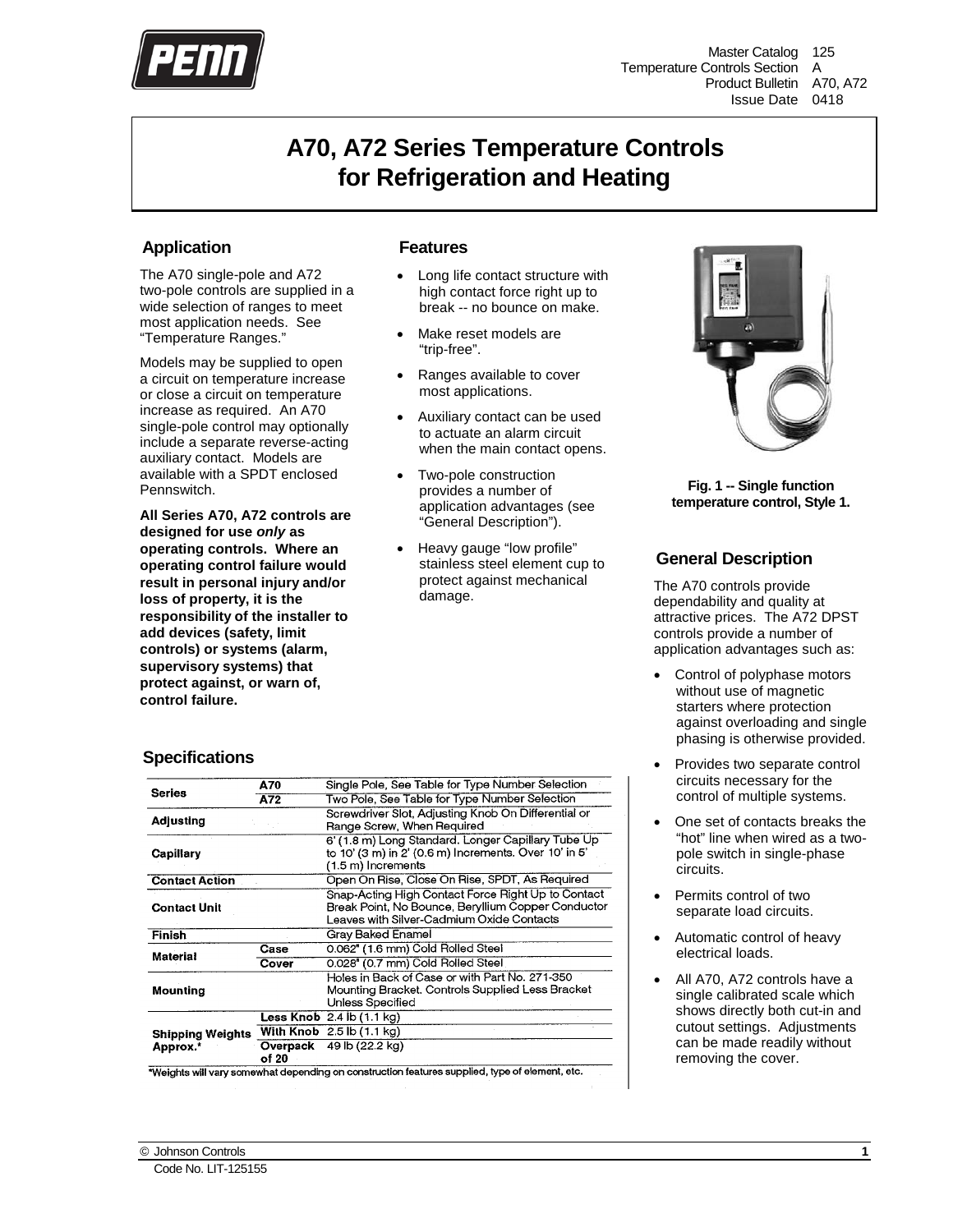## **Optional Construction[s](#page-7-0)**

#### **Adjusting Knobs**

May be supplied on differential or range adjusting screw for limited adjustment within specified limits.

#### **Adjustment Cutout Stops**

Cutout stops, factory set as specified.

#### **Bulb and Capillary**

Standard bulb and capillary are copper. Stainless steel, monel and steel bulbs are available, if required. Bulb and capillary with neoprene coating to military specifications MIL-R-3065, Grade SB-515-ABFF may be supplied at additional cost. Capillary length 6 ft (1.8 m) only.

#### **Bulb Wells**

Supplied at extra cost, when specified.

#### **Capillary Tubing**

Standard temperature elements supplied with 6 ft (1.8 m) capillary. Extra length tube available at additional cost. Longer capillary tube supplied up to 10 feet (3 m) in 2 foot (0.6 m) increments; over 10 feet (3 m) in 5 foot (1.5 m) increments.

#### **Contact Action**

Open on rise or close on rise as specified.

#### **Covers**

Standard finish is gray enamel. Stainless steel covers available at slight additional cost for exposed installations.

#### **Fungus Proofing**

Supplied at extra cost, when specified. Conforms to government specifications MIL-V-173A.

#### **Manual Reset**

Provides lockout which requires manual reset before a restart is possible. Manual reset is "tripfree" and cannot be blocked or tied down. Button must be pressed and released before operation will resume.

#### **Metric Scale Plates**

Temperature models are available with Celsius plates.

#### **Mounting Brackets**

Controls are supplied less bracket unless specified. Controls may be supplied with mounting brackets at additional cost. Part No. 271-350 is standard.



**Fig. 2 -- Standard mounting bracket**

#### **Temperature Elements**

Standard temperature element styles are shown on Page 5. For styles other than shown, please check with the nearest Johnson Controls district office or Customer Service.

#### **Type Number Selection**

| <b>Manual Start</b>                   |
|---------------------------------------|
|                                       |
|                                       |
| <b>Reverse Acting</b><br>Aux. Contact |
| <b>Reverse Acting</b><br>Aux. Contact |
| Reverse Acting<br>Aux. Contact        |
| Reverse Acting<br>Aux. Contact        |
|                                       |
|                                       |
| No Cover                              |
| Outdoor Case                          |
| Manual Start                          |
|                                       |
| Outdoor Case                          |
|                                       |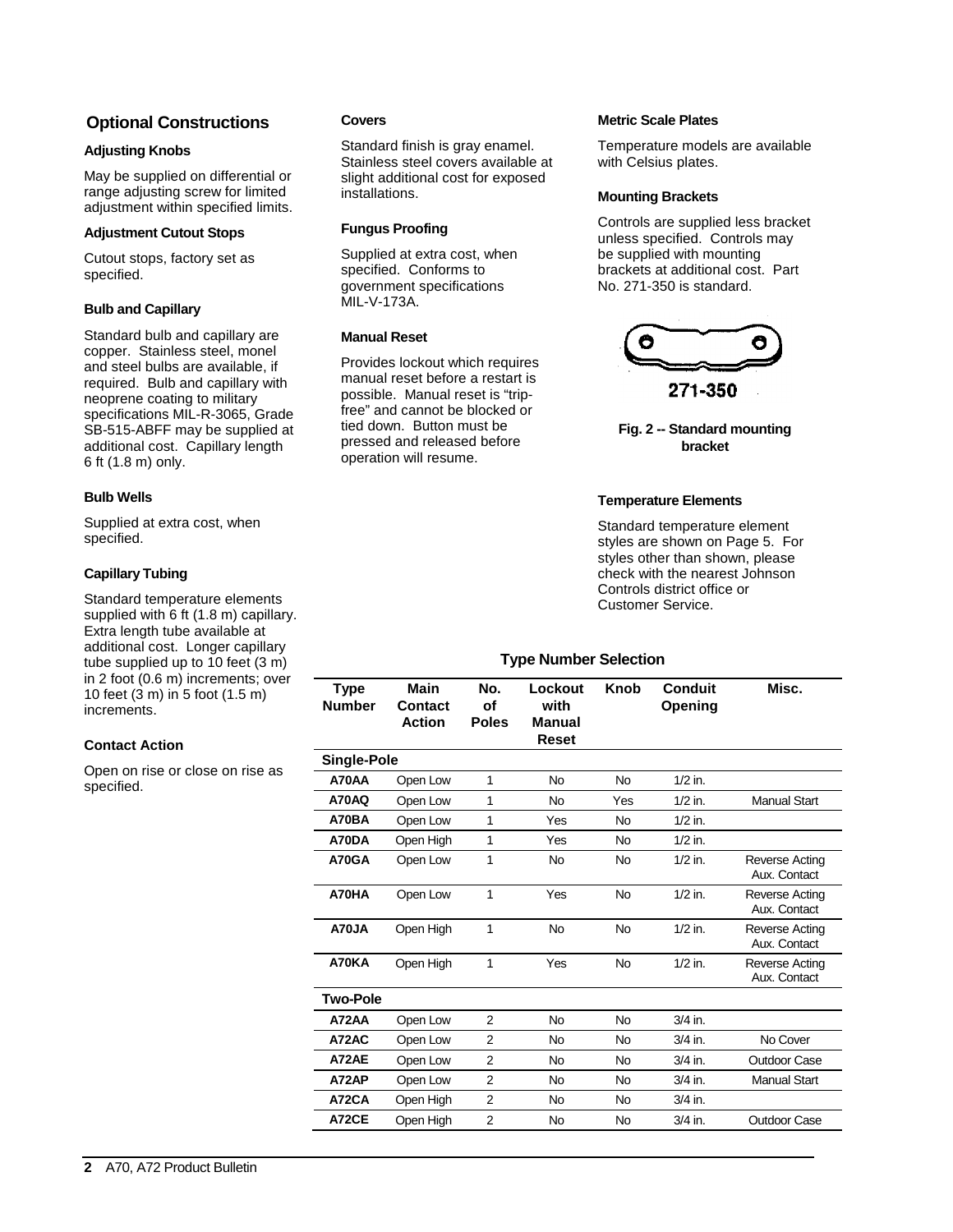### **Repairs and Replacements**

Field repairs must not be made except for replacement of the cover or knob. For a replacement control, cover or knob contact the nearest Johnson Controls wholesaler.

## **Ordering Informatio[n](#page-7-0)**

When ordering, please specify:

- 1. Quantity on order.
- 2. Product Number if available.
- 3 If Product Number is not available, specify Type Number and the following specifications:
	- a. Temperature range.
	- b. Style of element. Indicate whether *standard or cross ambient* element -- bulb material and tubing (copper, steel, stainless or model).
- 4. Setting -- switch contacts to close at \_\_ and open at \_\_.
- 5. If accessories are desired mounting bracket, manual reset, external knob or bulb well.
- 6. If external adjusting knob is required, specify if on differential or range screw.

|                          |                           | Temperature Ranges*       |                 |                           |                               |
|--------------------------|---------------------------|---------------------------|-----------------|---------------------------|-------------------------------|
|                          | Nominal Differential (F°) |                           |                 |                           |                               |
| Range (°F)               |                           | Minimum                   |                 | <b>Maximum</b>            | <b>Maximum</b>                |
| (Min. to Max.) $\dagger$ | Top of<br>Range           | <b>Bottom</b><br>of Range | Top of<br>Range | <b>Bottom</b><br>of Range | Allowable<br>Temp. (°F)       |
| $-30$ to $+30$           | 4                         |                           | 30              | 45                        | 200                           |
| $-10$ to $+65$           | 4                         | 10                        | 30              | 40                        | 200<br>130 (cross<br>ambient) |
| 15 to 55                 | з                         | 6                         | 25              | 30                        | 200††                         |
| 25 to 90                 | 5                         | 12                        | 45              | 55                        | 170                           |
| 35 to 80                 | З                         | 6                         | 25              | 30                        | 130                           |
| 50 to 90                 | 3                         | 5                         | 25              | 30                        | 135                           |
| 70 to 120                | З                         | 7                         | 25              | 30                        | 170                           |
| 100 to 170               | 6                         | 10                        | 45              | 55                        | 250                           |
| 115 to 190               | 6                         | 10                        | 45              | 55                        | 250                           |
| 140 to 220               | 6                         | 10                        | 45              | 60                        | 250                           |
| 165 to 230               | 6                         | 11                        | 55              | 60                        | 250                           |
| 190 to 255               | 4                         | 10                        | 45              | 55                        | 275                           |
| 240 to 320               | 5                         | 13                        | 50              | 60                        | 350                           |
| 255 to 340               | 7                         | 15                        | 80              | 80                        | 400                           |
| 310 to 400               | 8                         | 15                        | 85              | 85                        | 425                           |

\* For other ranges check Customer Service.

+ For controls which open on temperature increase the ranges are minimum cut-in to maximum cutout. For controls which open on temperature decrease the ranges are minimum cutout to maximum cut-in.

†† Style 9 low temperature cutout controls have a maximum allowable bulb temperature of 400°F.

#### **Temperature Ranges - Metric\***

|                    | Nominal Differential (C°) |                           |                 |                           |                             |
|--------------------|---------------------------|---------------------------|-----------------|---------------------------|-----------------------------|
| Range (°C)         |                           | Minimum                   |                 | Maximum                   | Maximum                     |
| (Min. to Max.)+    | Top of<br>Range           | <b>Bottom</b><br>of Range | Top of<br>Range | <b>Bottom</b><br>of Range | Allowable<br>Temp. (°C)     |
| $-34.4$ to $-1.11$ | 2.2                       | 4.0                       | 16.7            | 25.0                      | 93                          |
| $-23.3$ to 18.3    | 2.2                       | 5.6                       | 16.7            | 22.2                      | 93<br>54 (cross<br>ambient) |
| $-9.44$ to 12.8    | 1.7                       | 3.3                       | 13.9            | 16.7                      | $93+$                       |
| $-3.89$ to 32.2    | 2.8                       | 6.7                       | 25.0            | 30.6                      | 77                          |
| 1.67 to 26.7       | 1.7                       | 3.3                       | 13.9            | 16.7                      | 54                          |
| 10.0 to 32.2       | 1,7                       | 2.8                       | 13.9            | 16.7                      | 57                          |
| 21.1 to 49.0       | 1.7                       | 4.0                       | 13.9            | 16.7                      | 77                          |
| 37.8 to 77.0       | 3.3                       | 5.6                       | 25.0            | 30.6                      | 121                         |
| 46.0 to 88.0       | 3.3                       | 5.6                       | 25.0            | 30.6                      | 121                         |
| 60.0 to 104.0      | 3.3                       | 5.6                       | 25.0            | 33.3                      | 121                         |
| 74.0 to 110.0      | 3.3                       | 6.1                       | 30.6            | 33.3                      | 121                         |
| 88.0 to 124.0      | 2.2                       | 5.6                       | 25.0            | 30.6                      | 134                         |
| 116.0 to 160.0     | 2.8                       | 7.2                       | 27.8            | 33.3                      | 177                         |
| 124.0 to 171.0     | 4.0                       | 8.3                       | 44.4            | 44.4                      | 204                         |
| 154.0 to 204.0     | 4.4                       | 8.3                       | 47.2            | 47.2                      | 218                         |

\* For other ranges check Customer Service.

 $\dagger$  For controls which open on temperature increase the ranges are minimum cut-in to maximum cutout. For controls which open on temperature decrease the ranges are minimum cutout to maximum cut-in.

† Style 9 low temperature cutout controls have a maximum allowable buib temperature of 204°C.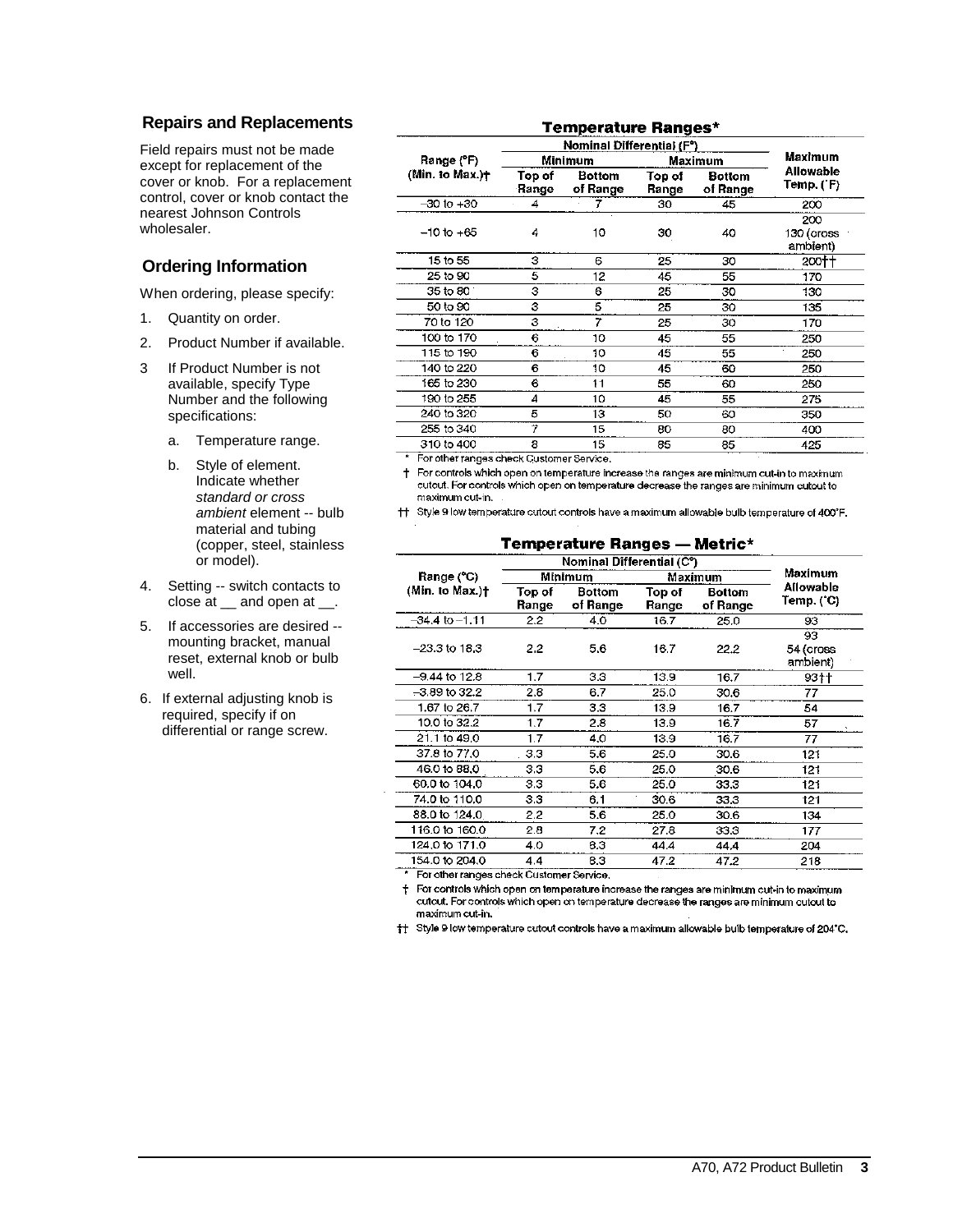

**Fig. 3 -- Where it is desirable for the user to increase or decrease the DIFFERENTIAL ONLY, external adjusting knob is supplied on differential screw as shown. Knob is provided with stops and factory assembled to permit change only within specified limits.**



**Fig. 4 -- External adjusting knob may be placed on range screw, as shown where it is necessary for the user to raise or lower both CUT-IN and CUTOUT points (differential remains constant). Knob is provided with stops and factory assembled to permit adjustments within specified limits.**

**Note: Knob is usually factory assembled in either position as shown in Figs. 3 and 4, depending upon specifications of original buyer. However, knob may be changed in the field from the differential to the range screw or vice versa by loosening set screw and removing knob and indicator plate and reversing their positions. Assuming that knob is factory assembled on range screw (Fig. 4) and set to limit adjustment to 10**°**F (12**°**C), this adjustment will become approximately 5**°**F (-15**°**C) if knob is placed on differential screw (Fig. 3).**

#### **Electrical Ratings**

| A70, Single Pole                        |       |                        |        |
|-----------------------------------------|-------|------------------------|--------|
| <b>Motor Ratings</b>                    | 120 V | 208/240 V              | 240 V* |
| AC Full Load Amp                        | 20.0  | 17.0                   | 20.0   |
| AC Locked Rotor Amp                     | 120.0 | 102.0                  | 102.0  |
| Non-Inductive Amp                       | 22.0  | 22.0                   | 22.0   |
| Pilot Duty                              |       | 125 VA 120 to 600 VAC  |        |
|                                         |       | 57.5 VA 120 to 300 VAC |        |
| *Ratings apply to hermetic compressors. |       |                        |        |

#### **A70, Main and Auxiliary Contact**

| <b>Pole Number</b>   |                                                   |       | LINE-M2 (Main) |                          | LINE-M1 (Auxiliary) |      |      |             |  |
|----------------------|---------------------------------------------------|-------|----------------|--------------------------|---------------------|------|------|-------------|--|
| <b>Motor Rating</b>  | 120 V                                             | 208 V | 240 V          | 277V                     | 120V                | 208V |      | 240 V 277 V |  |
| AC Full Load Amp     | 16.0                                              | 9.2   | 8.0            |                          | 60                  | 33   | 3.0  |             |  |
| AC Locked Rotor Amp  | 96.0                                              | 55.2  | 48.0           | $\overline{\phantom{a}}$ | 36.0                | 19.8 | 18.0 |             |  |
| AC Non-Inductive Amp | 16.0                                              | 9.2   | 8.0            | 7.2                      | 60                  | 60   | 60   | 6.0         |  |
| Pilot Duty           | 125 VA. 120 to 600 VAC<br>57.5 VA, 120 to 300 VDC |       |                |                          |                     |      |      |             |  |

#### A72, Two Pole

| <b>Motor Ratings</b> | 120 V<br>1 Ph.                                   | $208 V^*$<br>1 Ph. | $240V^*$<br>1 Ph. | $220V^*$<br>2 Ph. | 208 V<br>3 Ph. | 220V<br>3 Ph. |  |  |
|----------------------|--------------------------------------------------|--------------------|-------------------|-------------------|----------------|---------------|--|--|
| Horsepower           | 2                                                | 3                  | з                 | 5                 | 5              | 5             |  |  |
| AC Full Load Amp     | 24.0                                             | 24.0               | 24.0              | 15.0              | 15.9           | 15.0          |  |  |
| AC Locked Rotor Amp  | 144.0                                            | 144.0              | 144.0             | 90.0              | 95.4           | 90.0          |  |  |
| AC Non-Inductive Amp | 24.0                                             | 24.0               | 24.0              |                   |                |               |  |  |
| DC Non-Inductive Amp | 3.0                                              |                    | 0.5               |                   |                |               |  |  |
| Pilot Duty           | 125 VA, 120 to 600 VAC<br>57.5 VA 120 to 300 VDC |                    |                   |                   |                |               |  |  |

\*The full load and locked rotor ampere (not horsepower) ratings apply to hermetic compressors only.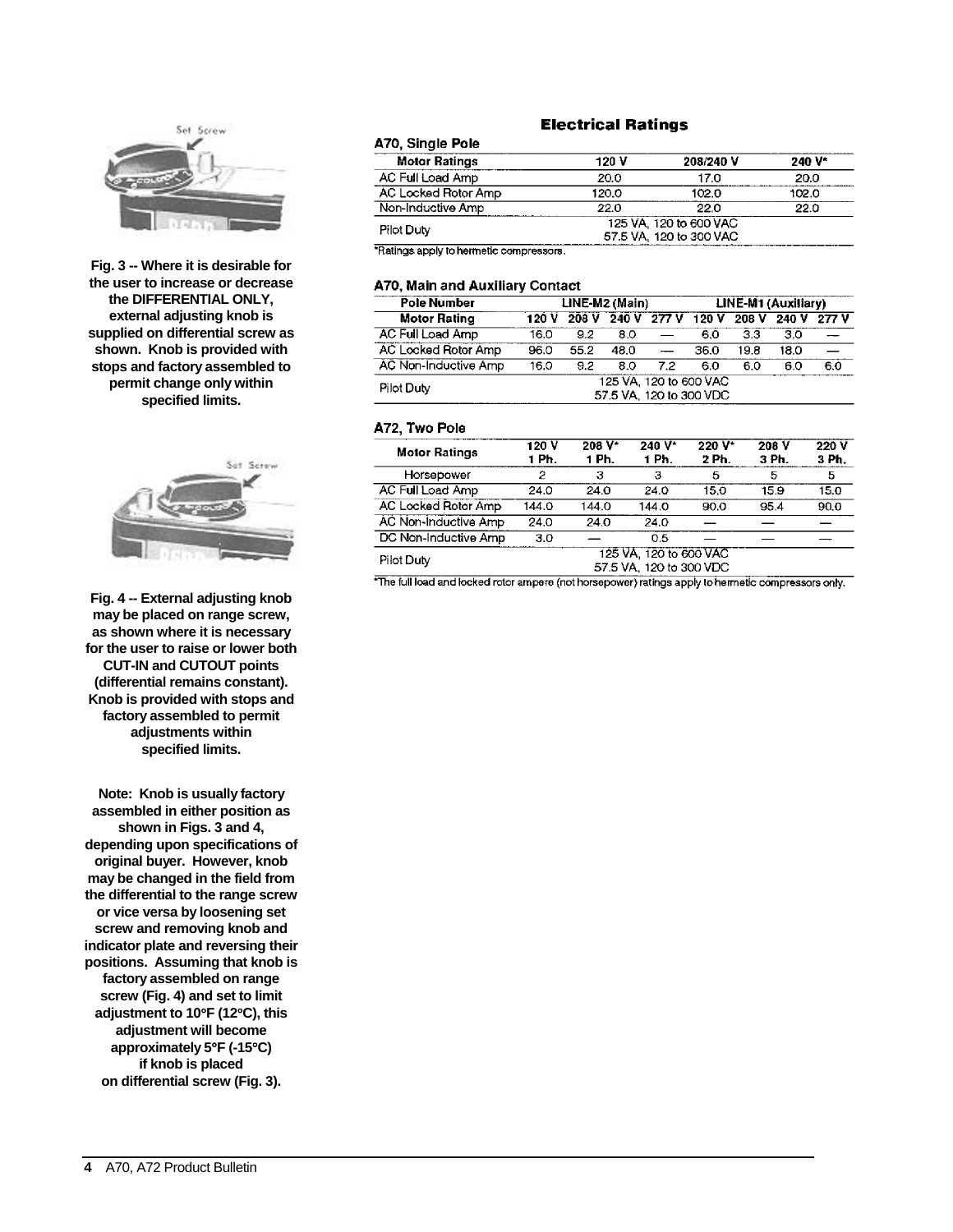

Dimensions shown above with number in parentheses refer to the following elements:

- (1) For temperature ranges below ambient.
- (2) For temperature ranges above ambient.
- (3) For cross ambient temperatures. Dimensions of bulbs shown for 6' (1.8 m) capillary length only.

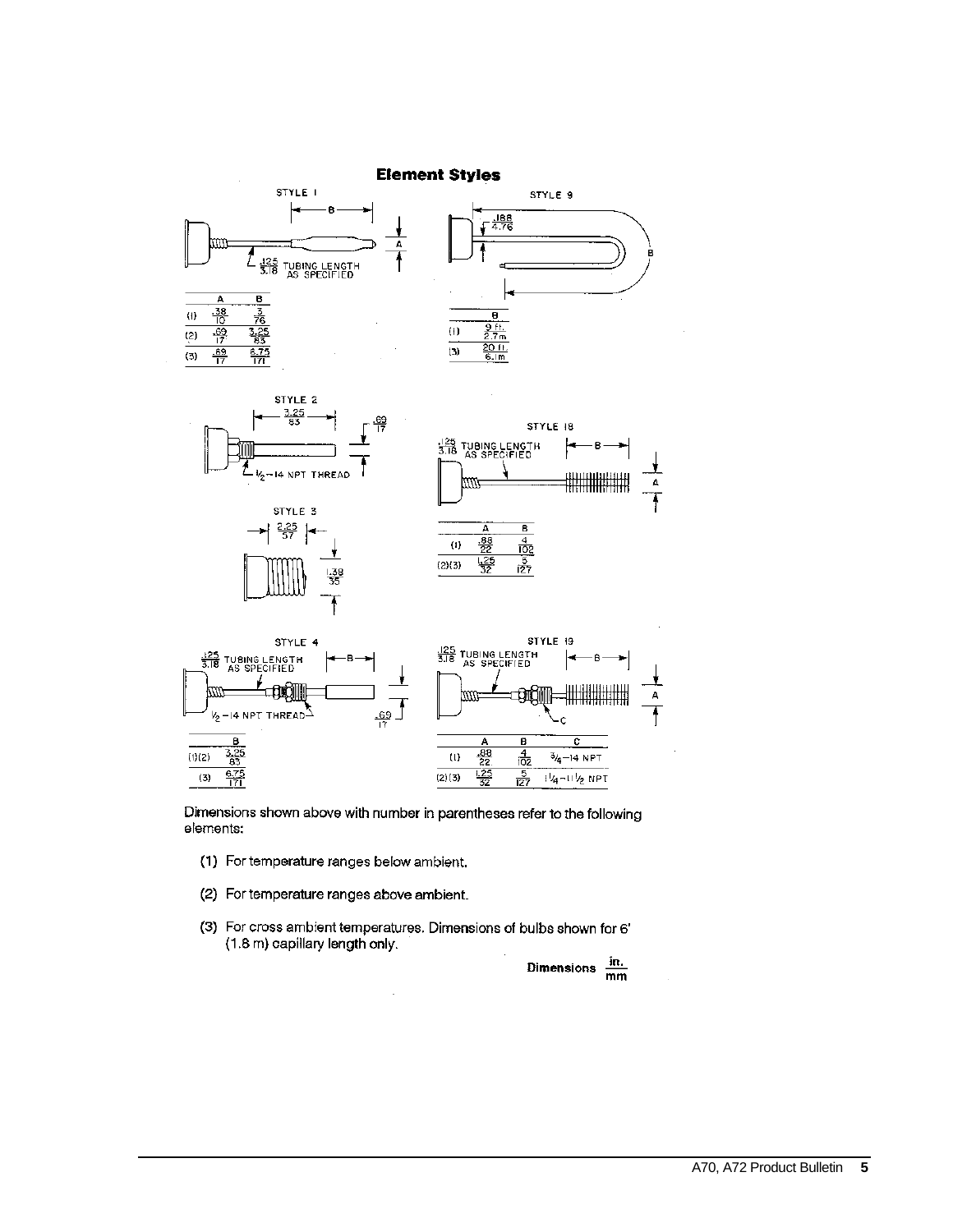

|                    |                        |                                         |                         |                    | DUID WEIIS |                 |              |             |               |                |         |
|--------------------|------------------------|-----------------------------------------|-------------------------|--------------------|------------|-----------------|--------------|-------------|---------------|----------------|---------|
| Part               | <b>Type of Element</b> | <b>Dimensions</b><br>in $(mm)$          |                         | <b>Pipe Thread</b> |            | <b>Material</b> |              | Type of     | Max.<br>Temp. | Max.<br>Press. | Plating |
| Number             | Used With              | А                                       | в                       | Inside             | Outside    | Connector       | Tube         | Joint       | 'F ('C)       | PSIG (kPa)     |         |
| <b>WEL17A-601R</b> | Cross<br>Ambient       | $81\frac{1}{8}$ $3\frac{1}{3}$<br>(221) | (25)                    | $V_2$              | -34"       | Malleable       | Copper       | Silver      | 250<br>(121)  | 250<br>(1724)  | Tin     |
| <b>WEL18A-600R</b> | Low and                | $3\frac{1}{2}$<br>(89)                  | 31/32"<br>(25)          | 1⁄2"               | 3/4"       | Malleable       | Steel        | Silver      | 250<br>(121)  | 150<br>(1034)  | Tin     |
| <b>WEL18A-601R</b> | High                   | $3_{2}^{\prime}$<br>(89)                | $1\frac{1}{32}$<br>(26) | りっ                 | 34"        | Monel           | Monel        | TIG<br>Weld | 700<br>(371)  | 1000<br>(6895) |         |
| <b>WEL18A-602R</b> | Temperature            | $3\frac{1}{2}$<br>(89)                  | 31/32"<br>(25)          | $V_2$ "            | 3⁄4"       | Malleable       | <b>Brass</b> | Silver      | 250<br>(121)  | 150<br>(1034)  | Tin     |



Performance specifications appearing herein are nominal and are subject to<br>accepted manufacturing tolerances and application variables.

UL Guide No. SDFY File SA516

 $\ddot{\phantom{0}}$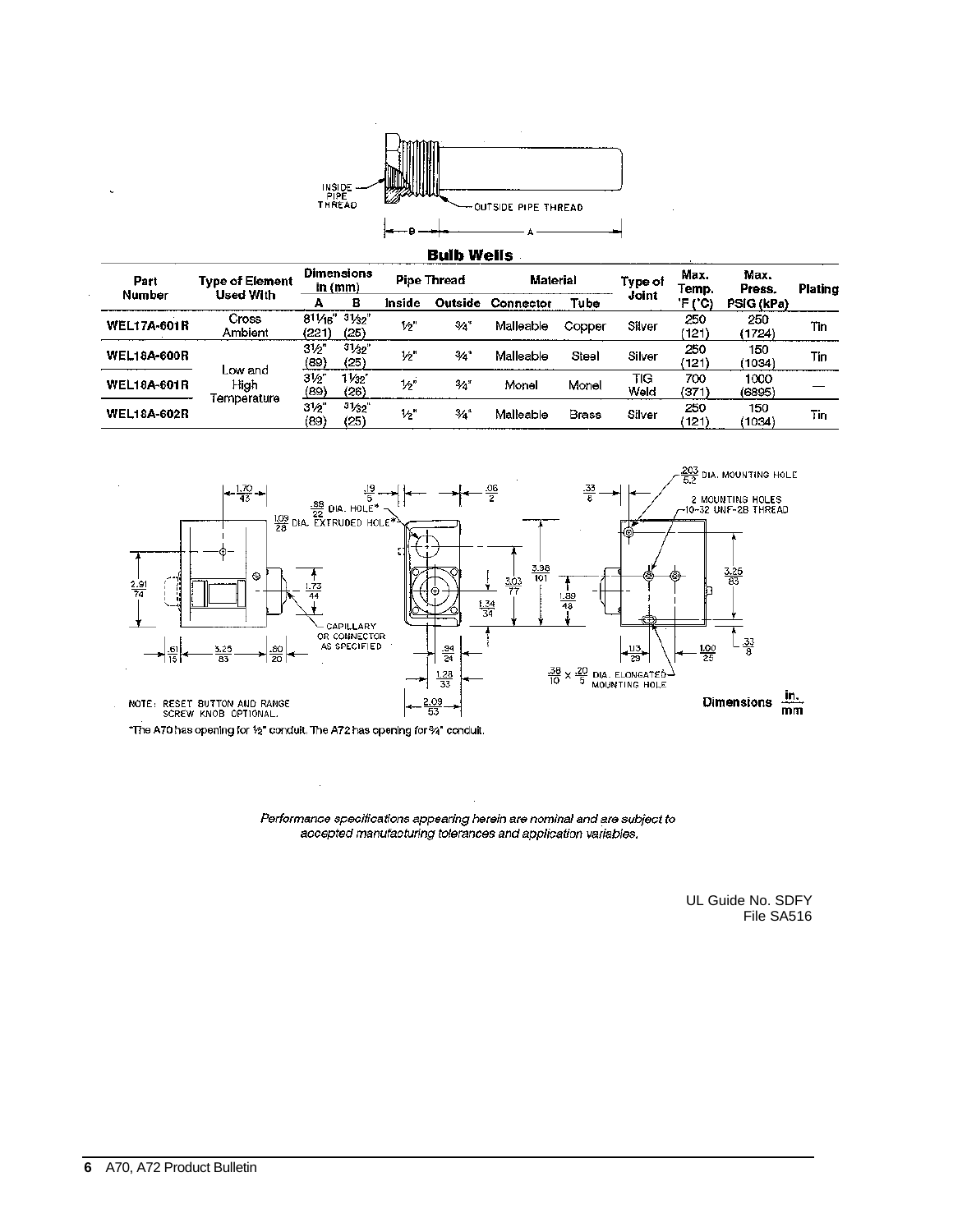# **Notes**